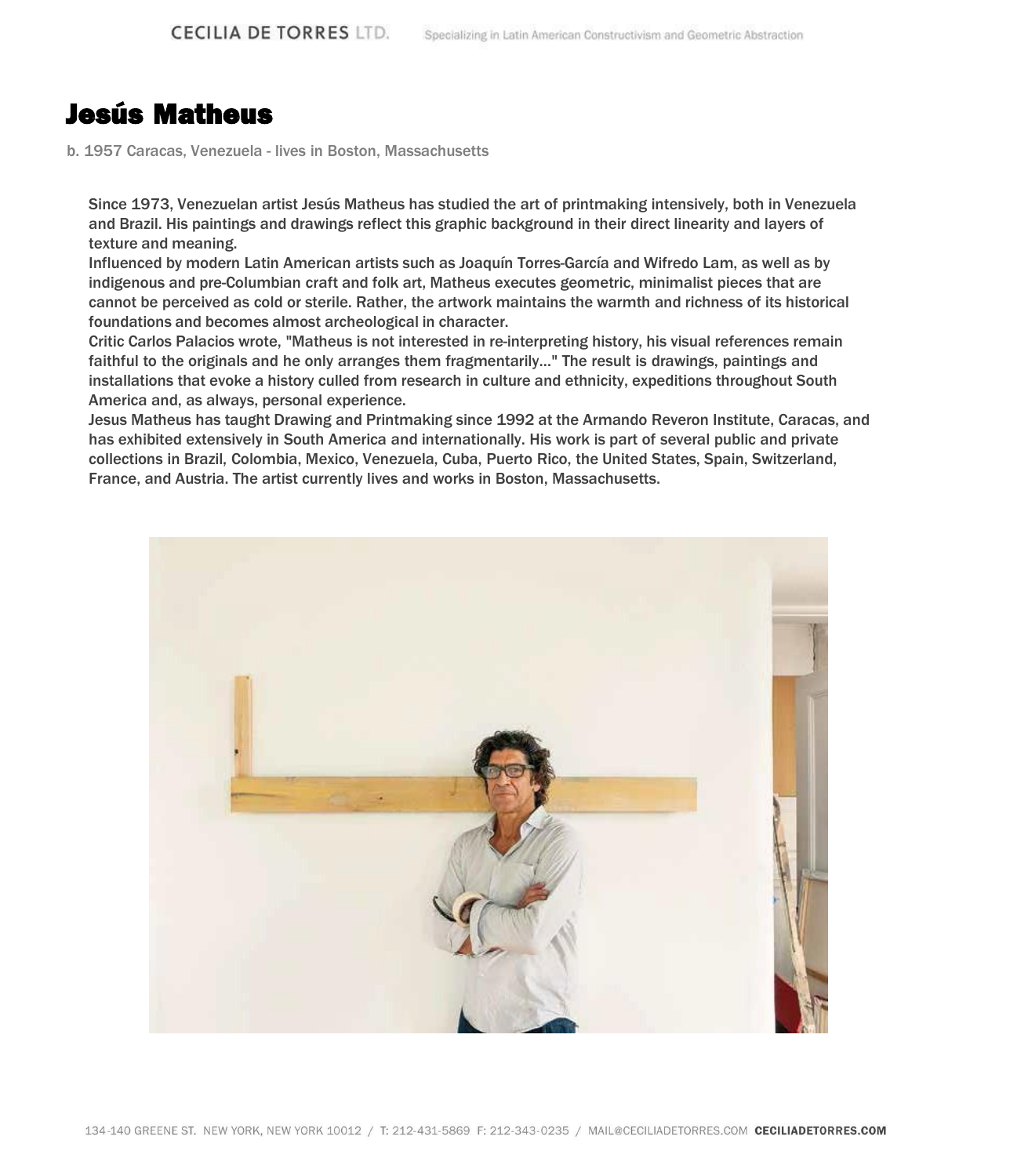## **Chronology**

Jesús Matheus was born in Caracas, Venezuela, in 1957. He studied at the Escola de Belas Artes, Universidad Federal de Rio de Janeiro, Brazil (1981) and graduated from the Centro de Enseñanza Gráfica, Caracas (1987). From 1992 to 1999 and in 2003, Matheus taught printmaking and drawing at the Instituto Universitario de Estudios Superiores de Artes Plásticas Armando Reverón, now Universidad Nacional Experimental de las Artes (Caracas), from which he also obtained a BFA degree with the thesis "Visual/ Manual. A Mode of *Making* in the Visual Arts" (2012). He has lived in Boston, Massachusetts, since 2005.

During his stay in Rio de Janeiro (1976– 1981), Matheus continued a line of work he had begun in Caracas: a set of landscapes, made up of separate brush marks, which he called "notations."

These inaugural works already reveal the artist's interest in serial structures, which he has maintained throughout his production. Also in Rio, Matheus came into contact with pre-Columbian imagery, the schematic construction of which he used in the creation of small synthetic figures. Following expeditions to pre Hispanic archaeological sites in Bolivia, Perú, Ecuador and Colombia, the artist decided to continue what became a long-held inquiry into the tectonic character of Amerindian stonework and weaving. The influence of the Amerindian paradigm is discernible in the period's engravings, which emphasize the structural inscription of repeated figures in grid-like arrangements. *Universalismo Constructivo*, the collection of writings by Uruguayan artist Joaquín Torres-García (1874–1949), provided the conceptual ground for these early works. The book has remained a fundamental point of reference and a guide in the artist's progressive adoption of abstraction.



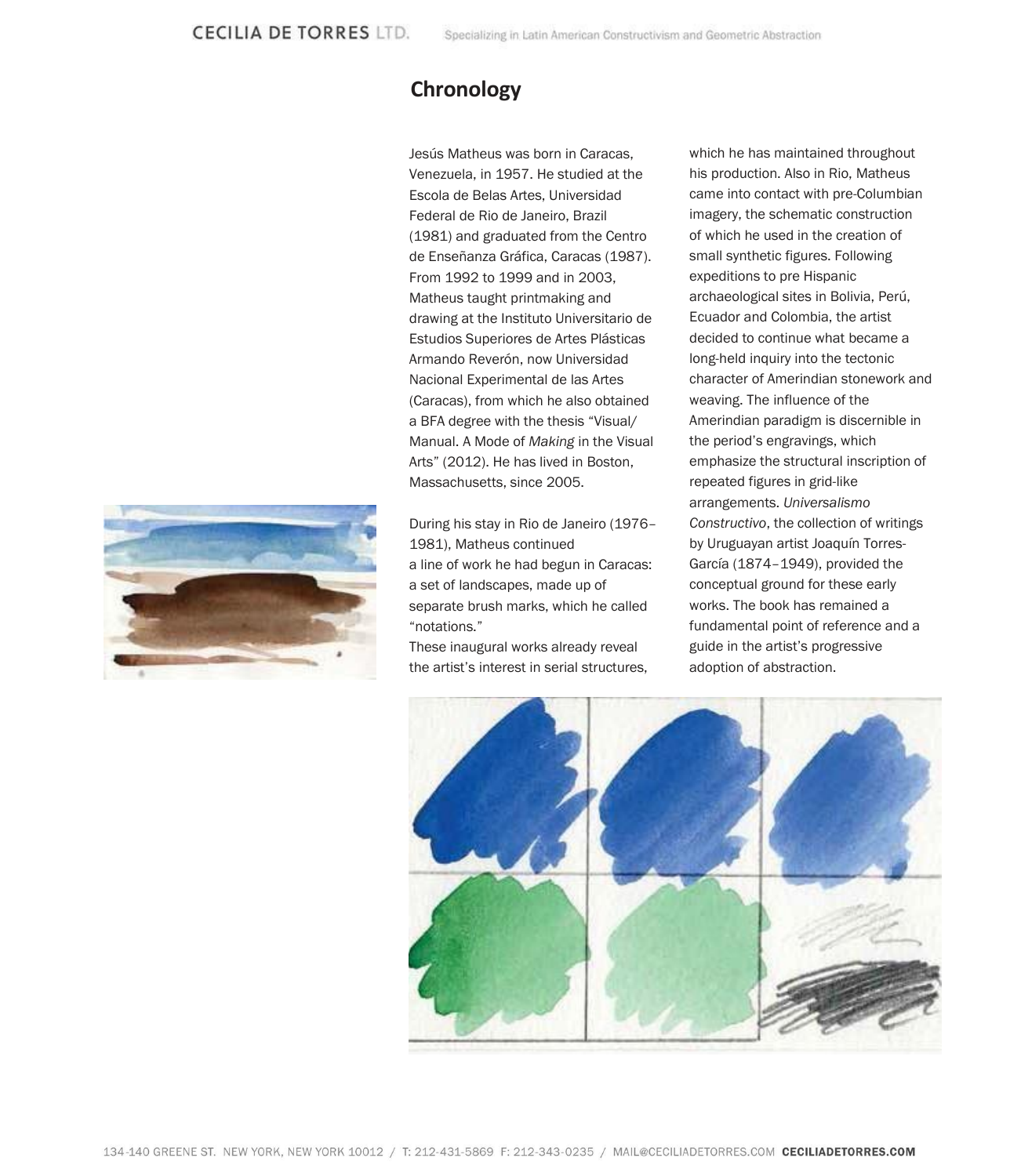## **CECILIA DE TORRES LTD.**







In 1987, having returned to Caracas and further trained as a graphic artist, Matheus began combining separate silk screens stamped with pre-Columbian motifs into sequential sets. He ascribed a votive character to these arrangements, which he conceived as altars. The writings of Mircea Eliade and especially the theory of Claude Levi-Strauss marked this period: resorting to the serial repetition of figures, the artist used mythic imagery as structural components of increasingly complex forms. Beginning in 1991, a strong interest in syncretism—the conjunction of different religious beliefs into one cult, so typical of Latin America—led him to treat the plane of each image as

a "time of encounters." The phrase appears in the title of a critical account of the artist's production, written by Élida Salazar. She elaborates, in a text that accompanied the solo exhibition *Novísimas Imaginerías* (Most Recent Imageries; México City, 1992): "the use of a figurative language, the recourse to pre Hispanic and colonial forms extracted from markedly different

latitudes and bearing a Latin American content[allows the artist to go beyond] the local theme, rendering it universal." The syncretic element also found a technical translation, as Xeroxes and typographic characters were included in photo-etching matrixes—the means to what critic Carlos Palacios called "appropriation": rather than engaging in the interpretation of cultural remnants, Matheus performed as both cartographer and archivist, much in the manner of the region's colonial *cronistas*. He called these works "text-images." Hosted in 1993 by the art foundation Casa de las Américas, La Habana, Cuba, the exhibition *Plaza Mayor* (Main Square) gathered these multiple references to "ancient rediscoveries and a dramatic present," as the artist wrote in the show's flyer.

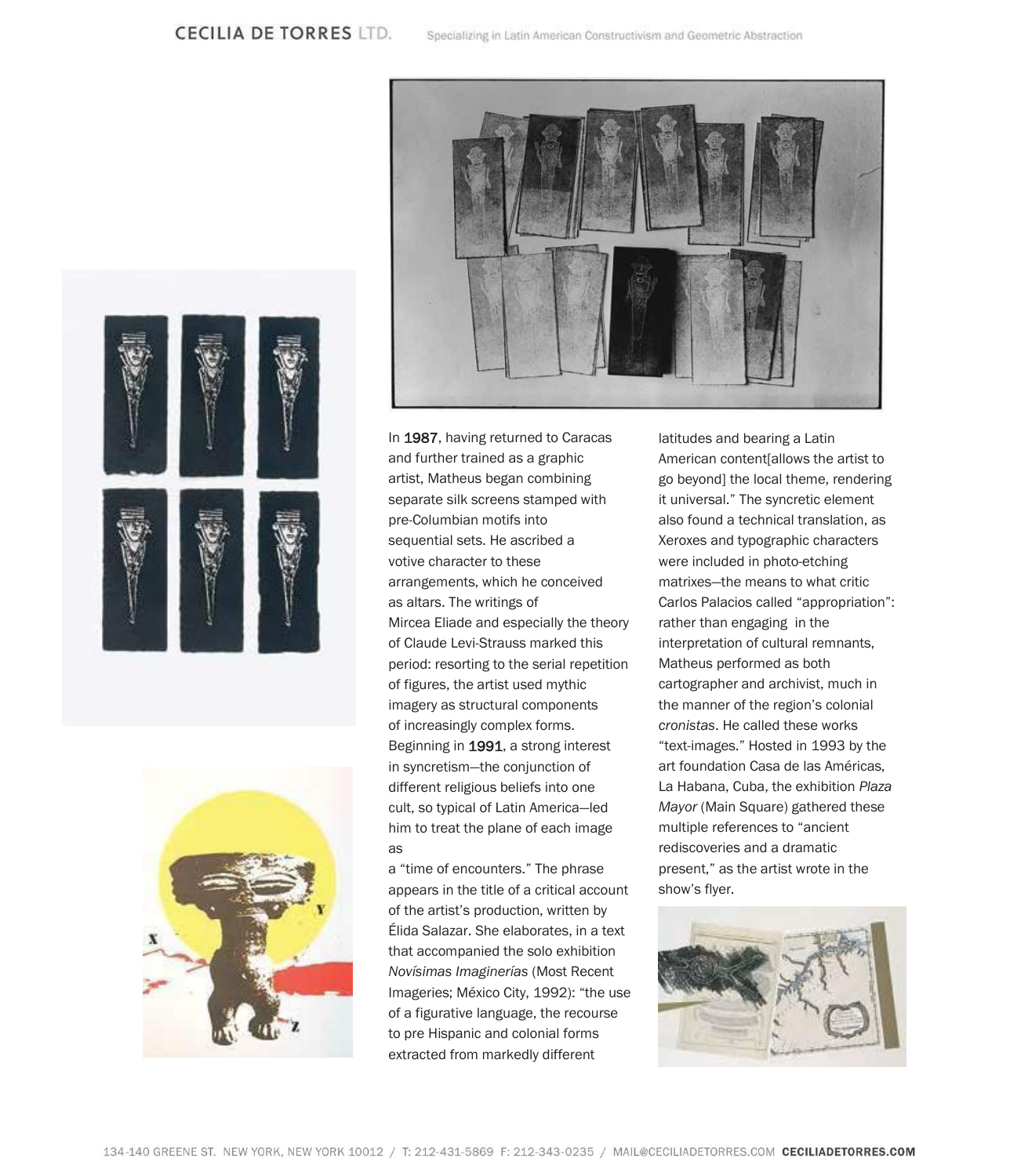



Also in the late 1980s, Matheus started painting. At first gestural compositions influenced by the work of Wifredo Lam, his pictures took on a more synthetic character. They eventually became as streamlined as pictographs—each of them signaling "the presence," as he then put it, "of abstract synthesis." *House of Signs*, an exhibition that opened in Galería Leo Blasini, Caracas, in 1997, gathered what Matheus described as "crosses and Ts, inverted and repeated, placed in different positions or site(s), pectorals or dual marks, icons and fretworks, steps of a great pyramid that occupy the plane and make up a spatial symbology of sorts."

The artist's interest in lending his works a space of their own—not just symbolic, but actual—led to the production of "graphic installations," such as *Memoria de los Muertos. Tiempo Mágico* (Memoryofthe Dead. Magical Time), shown at Museo Taller José Clemente Orozco (México City, 1996) and the Museo de las Américas (San Juan, Puerto Rico, 1998).

In both venues, a large amount of the same etched image covered entire walls. There by the artist's work took on the collective character of murals; a condition he related to the fact that, as appropriations of past imageries, they were the production of "collective hands." Matheus remarked on the idea that these "walls of offerings," were altars—yet, rather than devoted to a numinous idea, the murals opened a space for the contemplation of an "eroded memory." In 1999, such an attempt at recovering a cancelled past acquired an unprecedented dimension: in *Imaginería Nómada*  (Nomadic Imagery)—an exhibition mounted at the Sala Mendoza, a renowned experimental gallery in Caracas—piles of etchings, incised wooden blocks, books and other types of written material combined to create a complex "space and time." Revolving around the central idea of making a syncretic whole out of past and present references, the temporal space in question was compared by the artist to the swirling rings of a snail's shell.



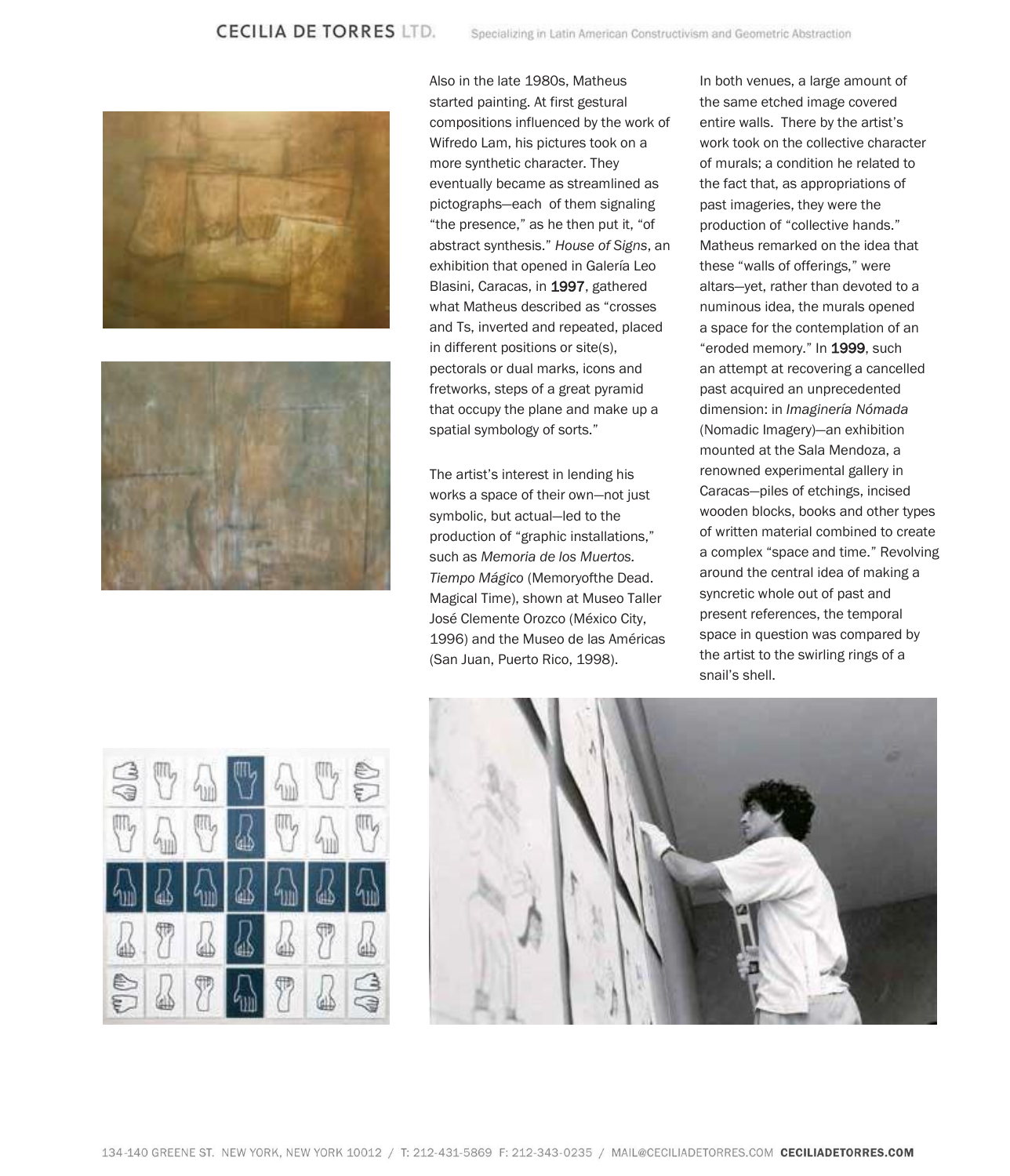

In titling his work "nomadic," Matheus presciently named the state that would define the next period of his life, as political circumstances determined a voluntary exile. In 1999 the artist moved to New Mexico, where he stayed for one year so as to explore ancestral Pueblo and Navajo culture. His graphic production became even more schematic, with a distinct emphasis on the frontal disposition of Nahuatl glyphs. Fossil, a work dated in 2000, marked a turning point: the strict frontality of the torqued black shape arrests the gaze of the viewer, who is

at the same time prompted to perceive the surrounding white area as either figure or ground. Thus, according to the artist's terms, the image takes on the condition of the totem (i.e., upright, arresting and fixed),while opening up to perceptual ambivalence. Those two factors totemism and visual ambiguity—will inform his subsequent production. So will the reduction of the figure to a glyph, a pictographic inscription that in Fossil stands for a deer's antlers: it is by way of the pictograph's reductiveness that Matheus fully embraced abstraction.



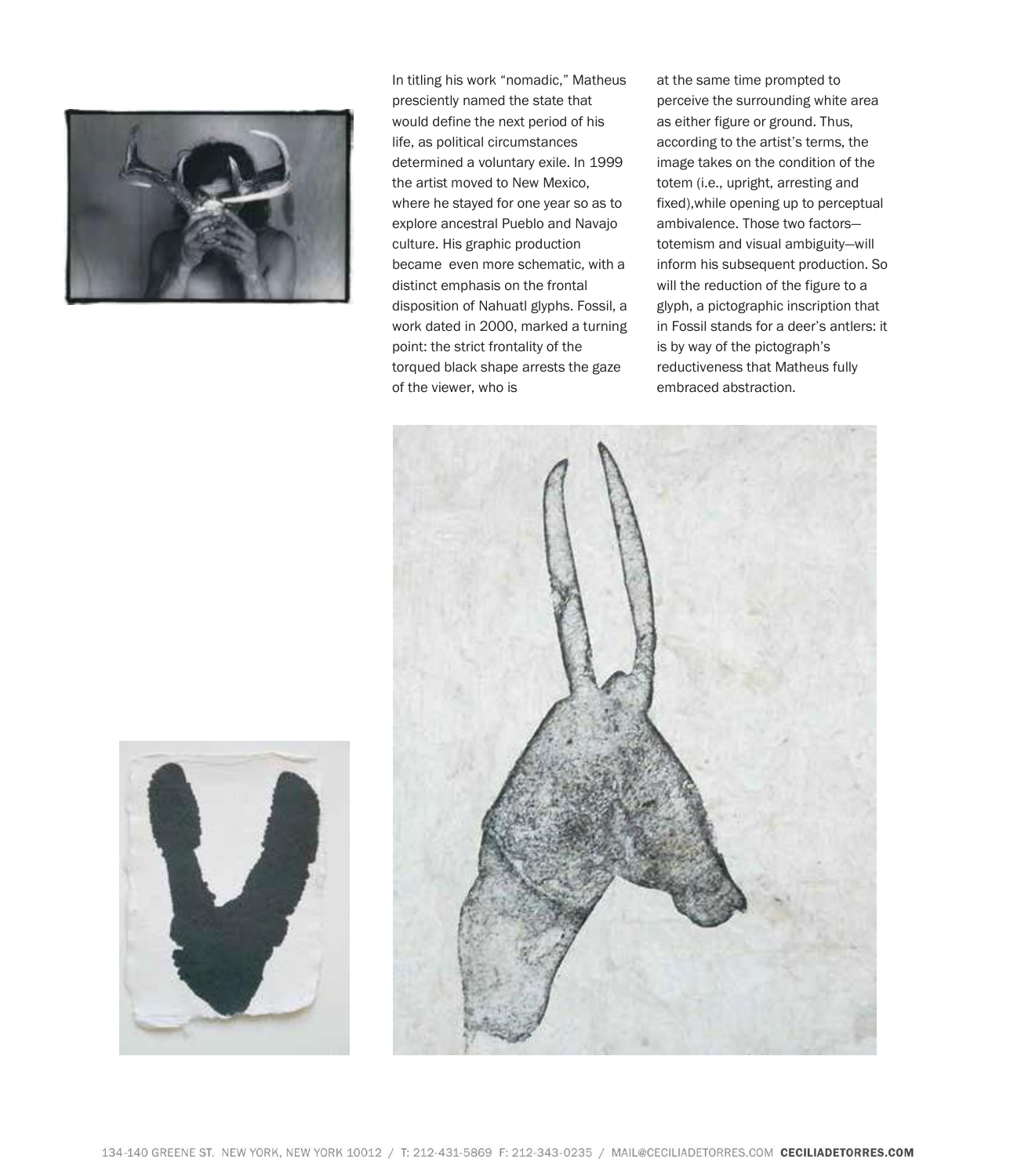



## ARTE La exposición clausura el 20 de julio Jesús Matheus regresó extrapictórico y geométrico

r el catálogo de una

predescubria pe-<br>sas geométricas en la mano que dese fue el centro de su<br>un rodos los años

mpton, dove

el escalón y otros ele

pulabras", señala el a

et escapin y otros quincin<br>recurrentes en su obra. Ten s<br>das reis concioues hay saven<br>tida de culto, de sacraïshal y revisus los manifestos sobr

La obra reciente del artista venezolano, radicado<br>en Boston, evidencia el paso ieso creativo<br>lo a la pintura

reciente de Jesús Motheus<br>ser la fachacia de la gale-<br>encreuy. Dos pasos odentro<br>cesto es de duda. El artista<br>que su obra procesa inte-<br>musa, sobre todo en aquel mador v no (Cam 1957), radicado en Bosto grò gran parte de su tr<br>de su vida al grabado r ha dedicado desde hace<br>años. Por el terrapo que<br>amordó entrogado a ese<br>le han puesto etiquetes<br>be. "Di tempo lana" pero no ese así"<br>com mi obre, pero no ese así"<br>gamento pam demostrar ra movima el cutálogo de una individual que expusó reclea<br>tenente en el Centro de Arie tenente en el Centro de Arie<br>Latino en Boston, es fondo de paratalla lo descubre. En una paratal<br>Foto saya, en la Universidad Federal un orenotus julio de este mes.<br>lo deja de hacer grahado. "Es

courge de naver granden - ra<br>e cer lo que le gusta séla de descubre el placer en otra<br>e descubre el placer en otra<br>sa", dice. También secuenta<br>a frase de Kandinsky. "To-



Coando Matheus levanta | nográficas veriícales algunos<br>la pantalla de su japtop pa- | prehispánicos como el tótem



Matheus moved in 2000 to Boston, where he would live for three years. In 2002, the artist exhibited his work in individual shows titled *Paintings* and *The Skin of Painting* (Gómez Gallery, Baltimore, Maryland; and Solar Gallery, East Hampton, New York). That same year, before returning to Caracas in order to pursue an advanced degree in art, he reconnected with Cecilia de Torres, the leading scholar on the work of Joaquín Torres-García, whom he had met in Venezuela in the late 1990s. The encounter allowed him a better grasp of the School of the South, the production of which has found a site of exhibition and discussion at Cecilia de Torres, Ltd., New York.

Also in 2002, yet another encounter markedly influenced the artist's work: George Kubler's *The Shape of Time: Remarks on the History of Things*  (1962) proved a fundamental source of ideas as Matheus adopted an entirely abstract idiom in the same year. Thus, the notions of order, classification and variation —all explored in Kubler's book— informed the three series with which

he bade farewell to the figure in order to engage both in the production of planar geometric shapes and the construction of *things*: despite their residual iconic

character, as conveyed by their titles, "Bolts," "Echoes," and "Stepped Forms" explored the possibility to shape, by means of the formulation of constructive methods, the time through which pure form develops. That is especially the case with the artist's volumes: all-white, each of them is a fractional element

of a larger objective system—they are "unclassifiable things," to use a term of Torres-García, that belong to a formal continuum. In 2008, three years after returning to Boston, the artist made such an intent clear by recreating and gathering the mina shifting installation which he called "The White Studio" and exhibited in his third individual show in the United States (*Visual/Manual*, Center for Latino Arts, Boston). A "volatile order" was thereby produced, as the architecture historian Guillermo Barrios wrote at the time on the artist's work in general: "a spectrum of [constructive] options" underlain by "deep codes, primary structures, series and geometric taxonomies." The artist exhibited such constructions in Caracas(Artepuy, 2008), where local news papers remarked on his shift to full-blown abstraction and what could be called a laboratory architecture: "Matheus returns extra pictorial and geometric," read the headline of one review.

134-140 GREENE ST. NEW YORK, NEW YORK 10012 / T: 212-431-5869 F: 212-343-0235 / MAIL@CECILIADETORRES.COM CECILIADETORRES.COM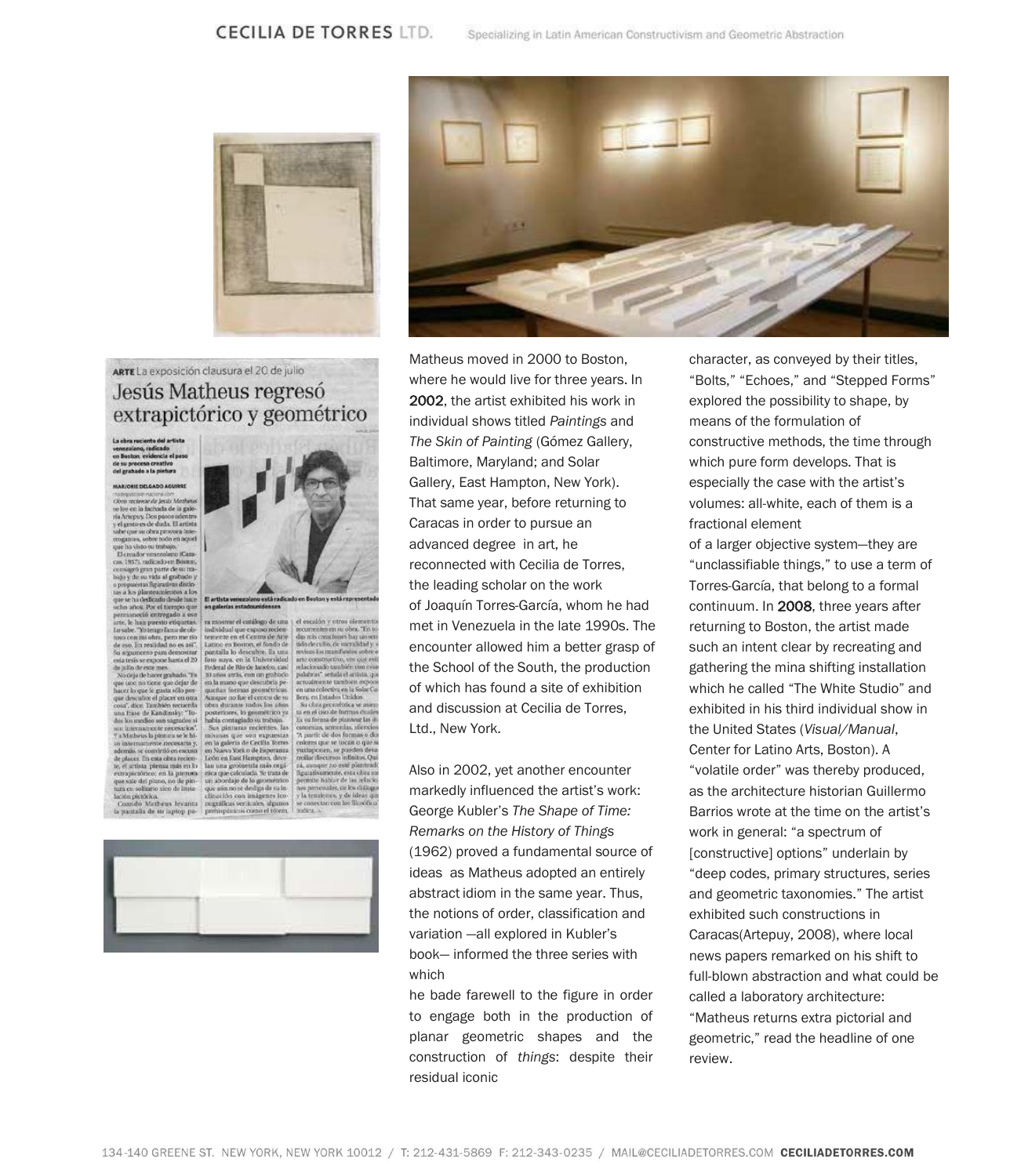Matheus simultaneously adopted a stringent format that allowed him further to explore the notion of totemic structures: the series of "Squares," begun in 2008, testify to his double engagement with, on the one hand, a rational stricture (i.e., the proportional equilibrium of the quadrilateral shape) and, on the other, an intuitive approach to the limits that such a stricture imposes on the generation of alternate forms.

Matheus became interested in inflecting formal reason, yet within the limits of rationality itself. This he did through an intensive use of color,

the layers of which pile up on the plane as strata bearing witness to the progressive "history of the thing," to use Kubler's expression a thing that, in this case, is the constructed picture. Other questions raised by Kubler fueled the artist's creative process, both in the series of "Squares" and the subsequent one, which he called "Steles" and began in 2010: To what extent is a series infinite? What prevents the square from becoming a dogma; a system from turning into a rigid order?